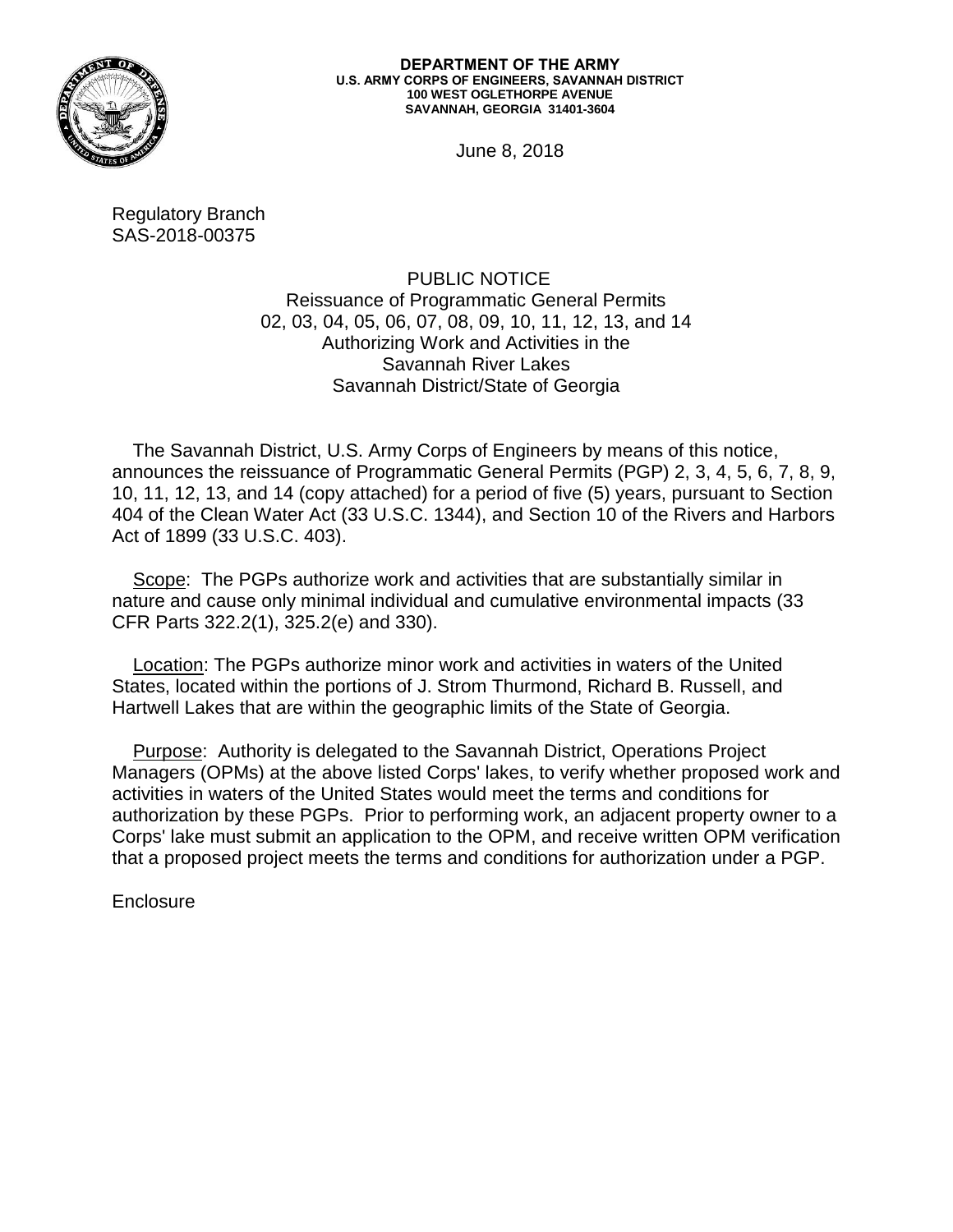CESAS-OP-F SAS-2018-00375

Programmatic General Permits 02, 03, 04, 05, 06, 07, 08, 09, 10, 11, 12, 13, and 14

Effective Date: June 8, 2018 Expiration Date: June 8, 2023

# DEPARTMENT OF THE ARMY PROGRAMMATIC GENERAL PERMITS FOR MINOR ACTIVITES WITHIN HARTWELL, RICHARD B. RUSSELL AND J. STROM THURMOND LAKES, GEORGIA

 On the recommendation of the Chief of Engineers, pursuant to Section 10 of the Rivers and Harbors Act of 1899 (33 United States Code (U.S.C.) 403) and Section 404 of the Clean Water Act (CWA, 33 U.S.C. 1344), authorization is hereby given through these Programmatic General Permits (PGP) to conduct the below listed minor activities in navigable waters of the United States within portions of Hartwell, Richard B. Russell and J. Strom Thurmond lakes, in Georgia, upon written authorization from the appropriate U.S. Army Corps of Engineers, Operations Project Manager (OPM) or a designated representative. For the purposes of these PGPs, the term OPM or a designated representative shall include both Park Rangers and Park Managers.

AUTHORITIES: On the recommendation of the Chief of Engineers, pursuant to Section 10 of the Rivers and Harbor Act of March 3, 1899 (33 U.S.C. 403), authority is hereby given to the OPMs located at Hartwell, Richard B. Russell and J. Strom Thurmond lakes to administer these PGPs. As administrator of these PGPs, the OPM has the discretion to verify whether proposed activities meet the terms and conditions for authorization under these PGPs, or to refer the proposed action to the Savannah District, Regulatory Branch for review.

SCOPE: The scope of these PGPs includes only those activities which are minor in nature and would cause only minimal individual and cumulative environmental impacts. All proposals must be in accordance with the guidelines and limitations set forth in the conditions of these PGPs.

OTHER AUTHORIZATIONS: Any activity not authorized by these PGPs, or which exceeds the limitations of the PGPs, would require project-specific authorization through the Savannah District, Regulatory Branch. The District Commander may also require individual authorization on a case-by-case basis if it is determined that authorization under a PGP for a specific project is not in the public interest.

LOCATIONS FOR AUTHORIZED WORK AND ACTIVITIES: Work and activities are authorized in and adjacent to the portions of Hartwell, J. Strom Thurmond, and Richard B. Russell Lakes, located in Columbia, Elbert, Franklin, Hart, Lincoln, Stephens, and Wilkes Counties, within the State of Georgia.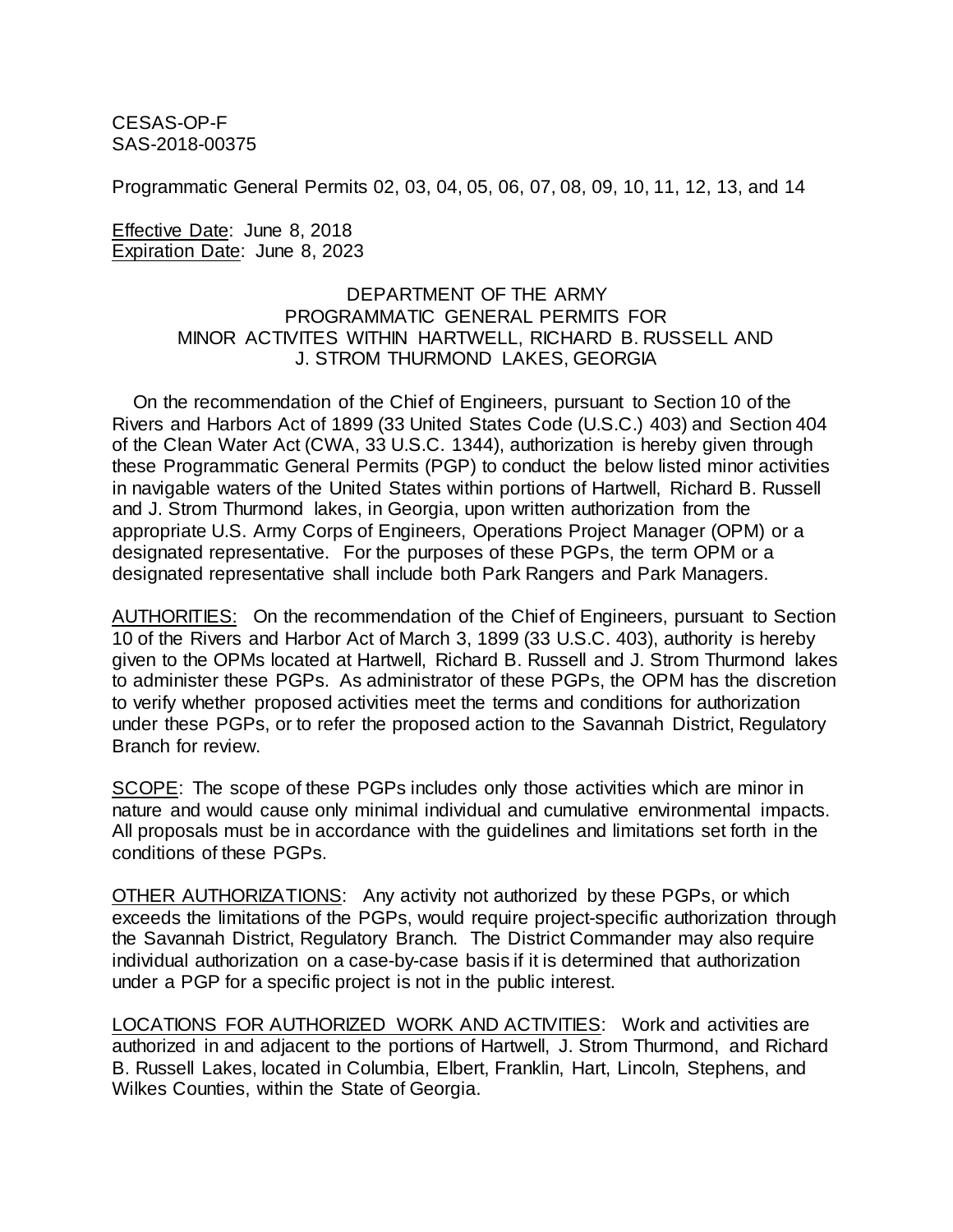AUTHROIZED WORK AND ACTIVITIES: For private landowners, Federal, State or local agencies/government bodies with property located adjacent to Corps' public lands, or for lessees of Corps public land, the following activities are authorized:

 PGP 02 - Bank Stabilization: Bank stabilization necessary for erosion control will not exceed an average of one cubic yard of backfill material per running foot placed along the bank below full pool elevation. Materials must be non-polluting. Bio-engineering materials, such as vegetation, are encouraged whenever possible. No material is to be placed in a manner that will be eroded by normal or expected flows and wave action. No material will be placed in any wetland or stream. No material will be placed in any location, or in any manner, to impair surface water flows into or out of any wetland or stream. Each single and complete project shall not exceed 1,000 linear feet in length. The need and the length of bank stabilization necessary for a project will be approved by, and at the discretion of, the appropriate U.S. Army Corps of Engineers, OPM.

 PGP 03 - Dredging: Maintenance dredging of accumulated sediment is limited to a maximum of 5,000 cubic yards of material for a single and complete project. Only accumulated sediment shall be dredged; no dredging shall extend below the original lake-bottom contour, or into the hard pan, clay lake-bottom. Dredged material shall be deposited in an upland area, off public property. Dredged material shall be properly confined to prevent re-entry into the waterway or interference with natural drainage. All dredging shall only be performed in accordance with all dredging special conditions.

 PGP 04 - Fish Attractors, Reefs, Fishery Enhancement, and Aquaculture Activities: Installation of fish attractant and habitat structures, spawning bed renovation, and nonnative aquatic vegetation removal.

 PGP 05 - Utilities: Installation of poles and pipes necessary for power lines, water lines, telephone lines, which are installed below the lake full pool elevation by a Federal, state or local agency, other government body, or lessee.

 PGP 06 - Debris Removal: Removal of debris from any lake or waterway, for navigational or drainage purposes. Debris includes, but is not limited to stumps, tree limbs, appliances, lumber, and metal objects. Living vegetation securely attached to the substrate is not considered debris*.* All man-made debris must be properly disposed of off public property. Natural woody debris may be approved for disposal on public property by the OPM, on a case-by-case basis.

 PGP 07 - Dock Anchors: Installation of dock anchors for a Federal, state or local agency, or other government body or lessee, or community dock projects; provided the anchors do not obstruct navigation and are constructed of a durable material, as determined by the OPM.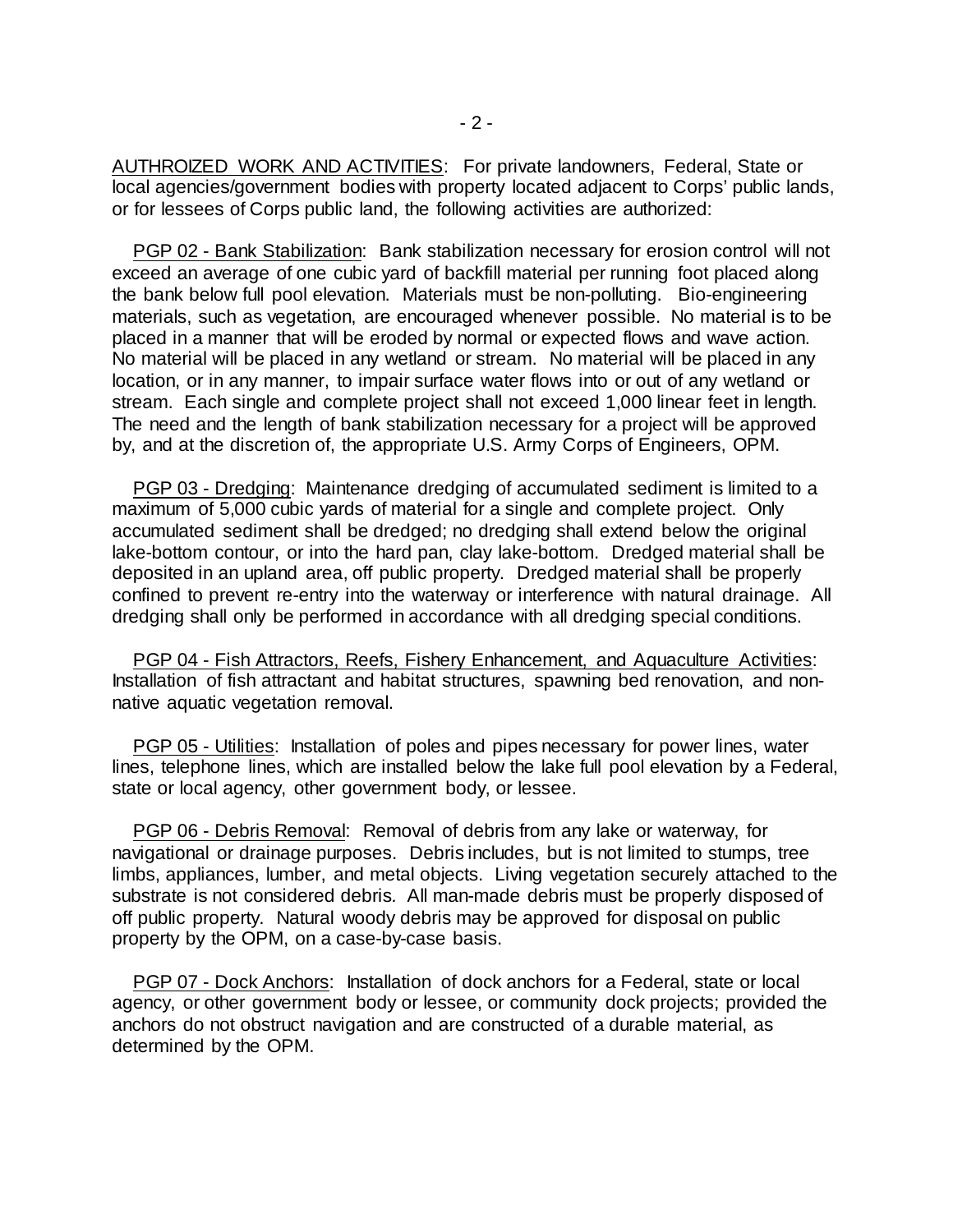PGP 08 - Scientific Measuring Devices and Surveys: Installation of devices and work by a Federal, state or local agency, or other government body, for the purpose of measuring or recording scientific data and survey activities, including core sampling, bore holes, soil survey, sampling, and historic research surveys; provided the device or work does not obstruct navigation.

 PGP 09 - Piles and Pile Supported Structures: Installation and maintenance of piles and pile supported structures or the use of spud poles by a Federal, state or local agency or other government body or lessee; provided the work or structure does not obstruct navigation.

PGP 10 - Construction and Maintenance of Boat Ramps: Construction and maintenance of boat ramps by a Federal, state or local agency, other government body or lessee. Discharges below full pool elevation may not exceed 100 cubic yards of material. Materials used for ramp construction must be non-polluting, stable and incharacter with surroundings, and determined acceptable by the OPM. Excavation is limited to the minimum necessary for site preparation. Improvements to and increases in the size of existing boat ramps are authorized, and may be approved by the OPM on a case-by-case basis. Modification of existing boat ramps protected by Public Law 99- 662 will lose public law protection and must be removed upon transfer of ownership. Existing boat ramps protected by Public Law 99-662 may be repaired and maintained provided the dimensions of the ramp are not altered.

 PGP 11 - Buoys and Signs: Installation of buoys and signs for the purpose of public information or safety by a Federal, state or local agency, or other government body; provided buoy or sign does not obstruct navigation.

 PGP 12 - Modification of Existing Marinas: Reconfiguration of dock facilities by a Federal, state or local agency, other government body or lessees within the footprint of an existing authorized marina. Channel-ward, upstream, or downstream marina expansion is not authorized.

 PGP 13 - Recreational Swim Beaches: Construction and maintenance of recreation swim beaches by a Federal, state or local agency, other government body or lessees.

 PGP 14 - Temporary Structures and Materials: Installation of temporary auger-type anchors for private dock facilities during periods of low lake levels. Anchors shall extend no more than 3 inches above the lake bed and shall be removed as the lake level rises and returns to normal full pool elevation. Temporary placement of walkway materials on the lake bed (e.g., filter fabric, stepping stones, wood, mulch, etc.) to provide safe access to docks, during periods of low lake levels. No material shall be placed in a stream or wetland, or placed in any location that would impair surface water flows into or out of streams or wetlands. Temporary walkways shall not exceed 4 feet in width or three inches in height. Walkways shall be constructed of non-polluting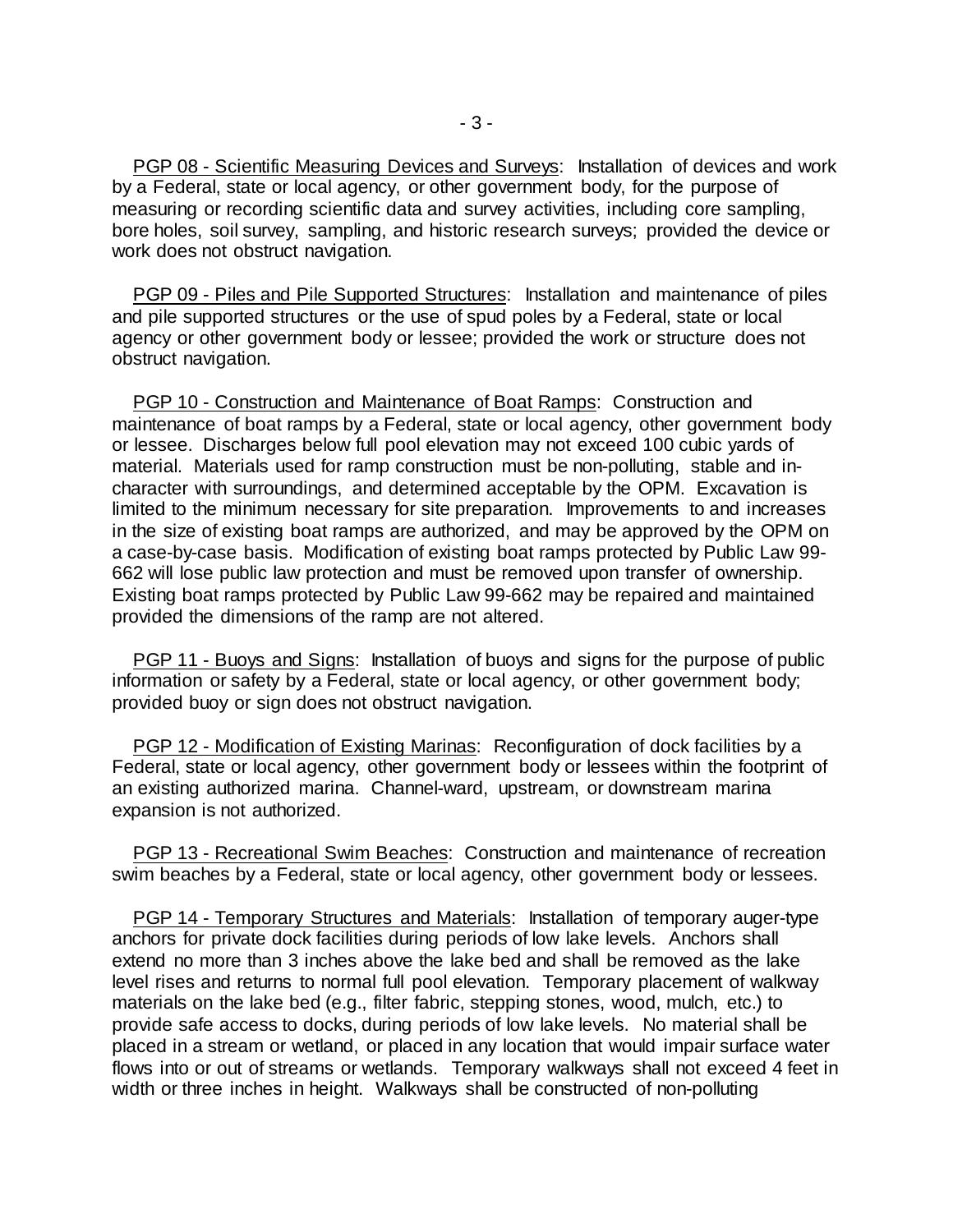materials and shall be removed prior to lake level returning to normal full pool elevation. All temporary surface walkway locations and materials will be reviewed and approved by the OPM on a case-by-case basis.

# GENERAL CONDITIONS:

 1. For the purposes of these PGPs, the Applicant is any owner of private property that adjoins public property, lessee of public property, or Federal, state, or local government agency that submits an application to an OPM for verification that proposed work of activities are authorized by the PGPs. The Permittee is any owner of private property that adjoins public property, lessee of public property, or Federal, state, or local government agency that obtains written verification from an OPM that proposed work or activities are authorized by these PGPs.

 2. These PGPs may be summarily suspended, in whole or in part, upon a finding by the District Commander, or his authorized representative, that immediate suspension of the activity authorized herein would be in the general public interest. Such suspension shall be effective upon receipt by a Permittee of a written notice thereof which shall indicate: (l) the extent of the suspension, (2) the reasons for this action, and (3) any corrective or preventative measures to be taken by a Permittee which are deemed necessary by the District Commander, or his authorized representative, to abate imminent hazards to the general public interest. A Permittee shall take immediate action to comply with the provisions of this notice. Within l0 days following receipt of this notice of suspension, the Permittee may request a hearing in order to present information relevant to a decision as to whether his permit should be reinstated, modified, or revoked. If a hearing is requested, it shall be conducted pursuant to procedures prescribed by the Chief of Engineers. After completion of the hearing, or within a reasonable time after issuance of the suspension notice to the Permittee if no hearing is requested, the permit will either be reinstated, modified, or revoked.

 3. Work authorized by any PGP for an individual project may be suspended or the authorization for the individual project revoked if the Secretary of the Army or his/her authorized representative determines that there has been a violation of the terms and conditions of the PGP. Work underway at the time of suspension will be evaluated on an individual basis to ascertain if the work should be allowed to continue to its completion under the authority of these PGPs. In those instances where it is determined that the work has an adverse effect on the public interest or to project guidelines, the authorization of these PGPs for that particular project may be revoked. A full public review will be made of the project to ascertain if a Department of the Army permit for the project should be issued to allow completion of the project. Any modification, suspension, or revocation of these PGPs shall not be the basis for any claim for damages against the United States.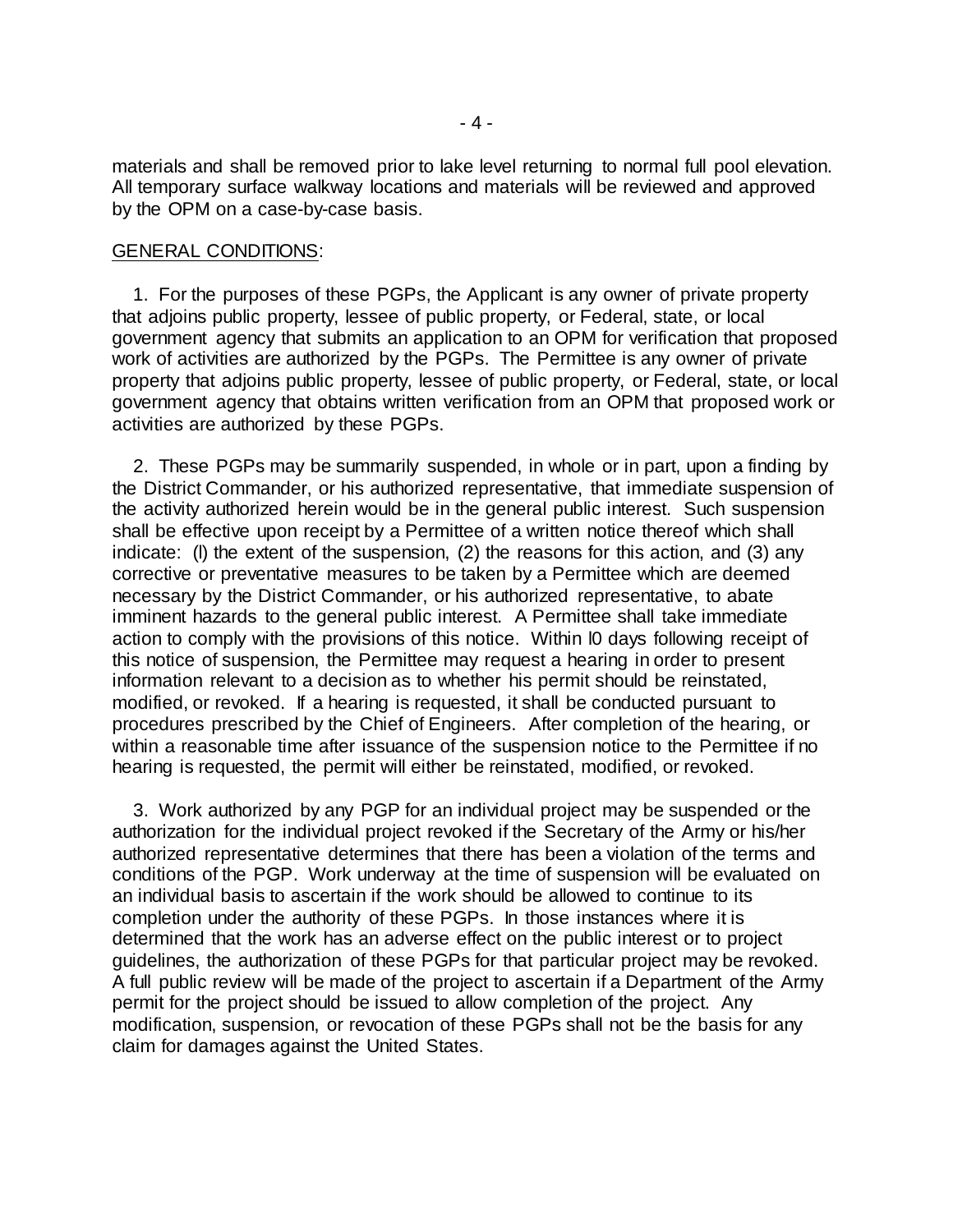4. If and when a Permittee desires to abandon the activity authorized herein, unless such abandonment is part of a transfer procedure by which a Permittee is transferring his/her interests herein to a third party and which it is agreed to in writing by the OPM, the Permittee must restore the area to a condition satisfactory to the OPM or his authorized representative.

 5. There shall be no unreasonable or long term interference with navigation by the existence or use of the activity authorized herein.

 6. These PGPs do not authorize the interference with any existing or proposed Federal project and the Permittee shall not be entitled to compensation for damage or injury to the structures or work authorized herein which may be caused by or result from existing or future operations undertaken by the United States in the public interest.

 7. The Permittee shall allow the District Commander, or his/her authorized representative(s) or designee(s), to make periodic inspections at any time deemed necessary in order to assure that the activity being performed under authority of a PGP is in accordance with the terms and conditions prescribed herein.

 8. The Permittee shall maintain any structure or work authorized herein in good condition.

 9. The Permittee understands and agrees that, if future operations by the United States require the removal, relocation, or other alteration, of the structure or work herein authorized, or if, in the opinion of the Secretary of the Army or his authorized representative, said structure or work shall cause unreasonable obstruction to the free navigation of the navigable waters, the Permittee will be required, upon due notice from the Corps, to remove, relocate, or alter the structural work or obstructions caused thereby, without expense to the United States. No claim shall be made against the United States on account of any such removal or alteration.

 10. These PGPs do not convey any property rights, either in real estate or material (except in relation to dredge material itself, if applicable), or any exclusive privileges; and that it does not authorize any injury to property or invasion of rights or any infringement of federal, state, or local laws or regulations.

## SPECAIL CONDITIONS:

 1. No work shall be performed under authority of these PGPs until the Applicant submits an application to the appropriate OPM and the Permittee receives written approval from the OPM to proceed with the authorized project, in accordance with the terms and conditions of the PGPs. An application with a project description, plans and drawing must be submitted to the appropriate OPM, at one of the following addresses: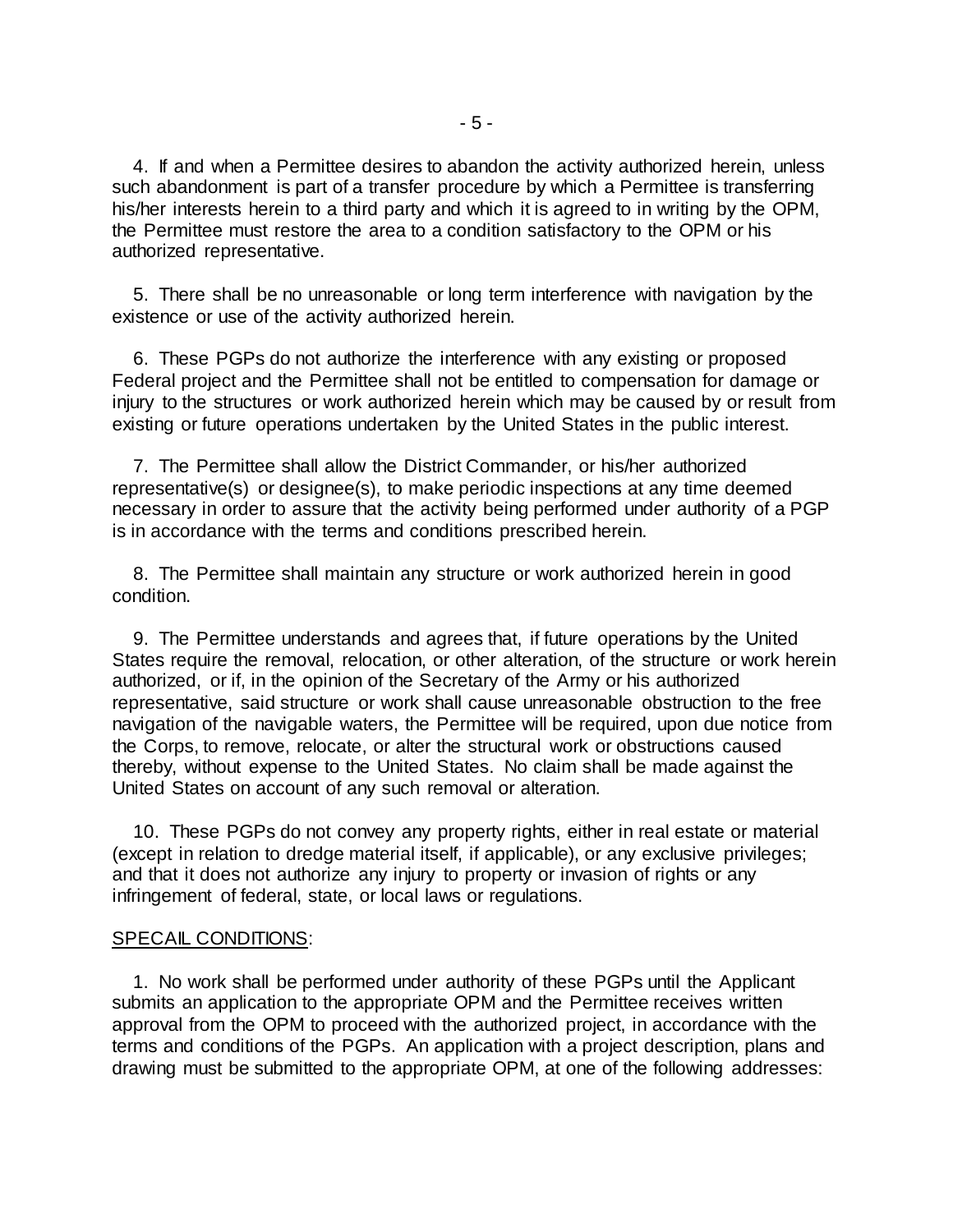Hartwell Operations Project Manager U.S. Army Corps of Engineers 5625 Anderson Highway Hartwell, Georgia 30643-0278

Russell Operations Project Manager U.S. Army Corps of Engineers 4144 Russell Dam Drive Elberton, Georgia 30635-9271

Thurmond Operations Project Manager U.S. Army Corps of Engineers 510 Clarks Hill Highway Clarks Hill, South Carolina 29821

 2. Project-specific verifications that proposed work and activities meet the terms and conditions for authorization by these PGPs expire three years from the date of the OPMs written verification. The Permittee must submit a request for extension of a project-specific authorization to the OPM at least 30 days prior expiration.

 3. The proposed access route across public property to the work site shall be shown in the application drawings and coordinated for approval by the appropriate OPM. The Applicant shall identify an access route that minimizes damage to vegetation on public property. Upon completion of the authorized work, the Permittee shall restore the access route and other affected public property to a condition satisfactory to the OPM or his authorized representative.

 4. For proposed projects that would adversely affect any vegetation, the vegetation must be clearly identified by species and location in the application submitted to the OPM for approval. Upon a request by the OPM, the Applicant shall provide a delineation of waters of the U.S. in accordance with the 1987 Corps of Engineers Wetland Delineation Manual, and other applicable requirements for the identification and delineation of jurisdictional wetlands, streams and other waters. The delineation shall be performed by a qualified environmental consultant at the Applicant's expense, and be prepared to the OPM's approval.

 5. The OPM will administer these PGPs under the authorities for shoreline use permits and leases as specified in Title 36 CFR, Part 327.30. All work within the authorization of these PGPs must also comply with the terms and conditions of the Shoreline Use Permit or lease and Title 36 CFR, Part 327.

 6. Projects authorized under PGPs 02, 06, 10 and 13 may require a variance from the Georgia Environmental Protection Division (EPD) prior to conducting land disturbing activities or placement of materials within the State-mandated buffer, per O.C.G.A. § 12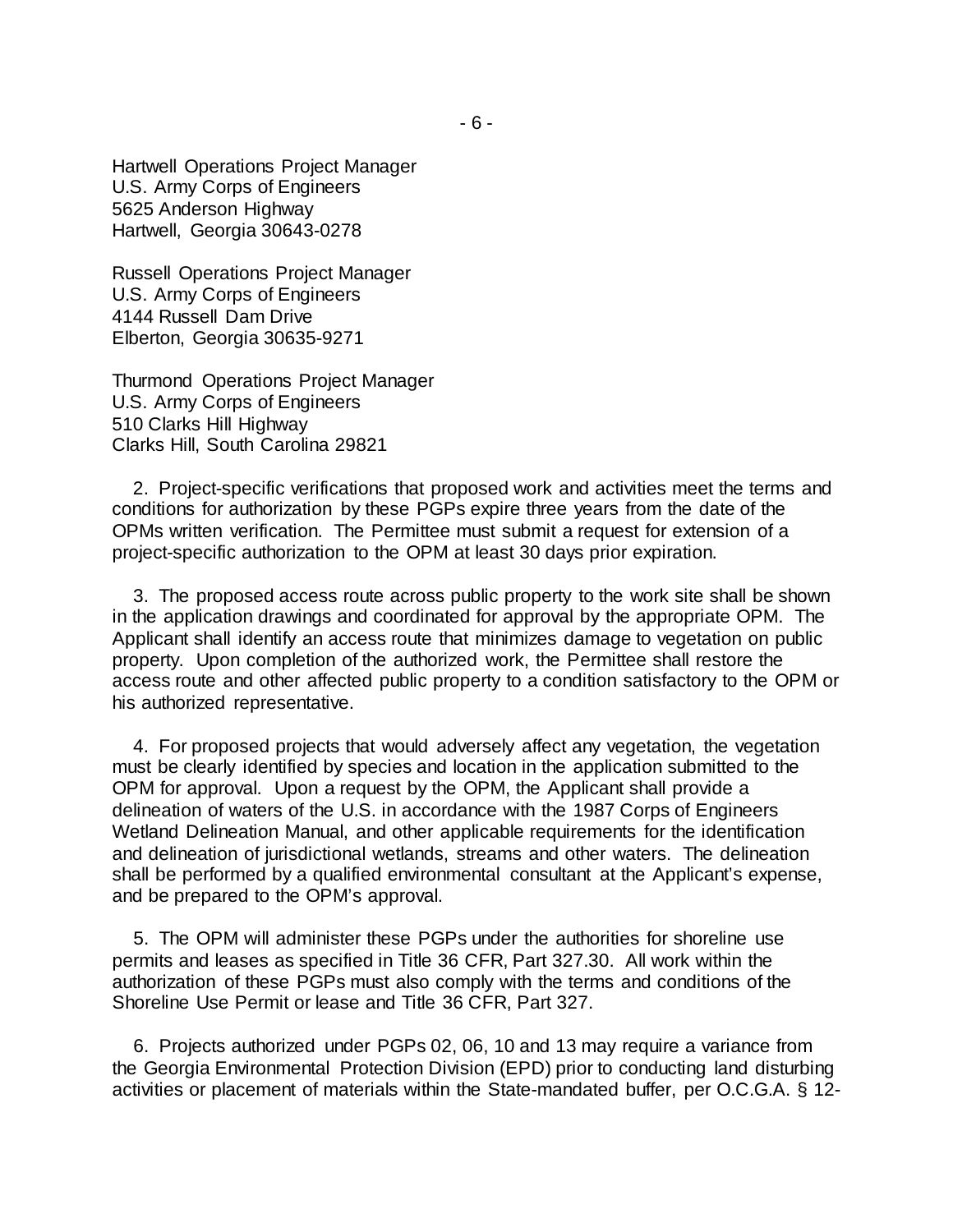7-6(b)(15) of The Erosion and Sedimentation Act (E&S Act) of 1975. Please visit EPD's website, [http://www.gaepd.org,](http://www.gaepd.org/) or contact the NonPoint Source Program of EPD at (404) 675-6240, for further guidance on buffer determinations and variances. Construction of a shoreline stabilization project within the buffer and without a buffer variance, except for minor land disturbing activities, is in violation of O.C.G.A. 12-7- 6(b)(15) or (16) in the E&S Act. Failure to maintain a stream buffer may require the issuance of a stop work order (O.C.G.A. 12-7-12(d)). For additional information on the E&S Act, what constitutes a minor land disturbing activity, and the process of obtaining a buffer variance from EPD, please call or visit EPD's website. Applicants may also refer to EPD's "Streambank and Shoreline Stabilization Guidance," available on EPD's website, for further information on methods of shoreline stabilization in Georgia.

 7. Each OPM will keep records of verification that projects authorized under authority of the PGPs were determined to be within the scope of a PGPs, and met all applicable terms and condition. OPMs will permanently retain a file for all projects verified to comply with the PGPs by permit number. The file will include copies of applications submitted to the OPMs requesting verification of use of the PGPs. All files will be available upon request.

 8. Within fifteen days of the end of each quarter of the calendar year (i.e., March, June, September and December), the OPMs will provide the Savannah District, Regulatory Branch with a "Quarterly Report," listing all projects authorized by the PGPs during the preceding quarter.

 9. Within fifteen days of the end of each quarter of the calendar year, each OPM will provide the U.S. Army Corps of Engineers, Savannah District, Regulatory Branch with "Quarterly Compliance Inspection Reports," documenting any inspection(s) performed on completed projects for the preceding quarter. These reports will include the following minimum information: the permit number (tracking number) assigned to the project; the date of the inspection; and whether each project was found to be in compliance with the terms and conditions of the PGP(s).

 10. The Permittee shall notify the appropriate OPM of the time the activity authorized will commence, as far in advance as required by the OPM. Additional notification will be made upon any suspension of work if for a period of more than one week, resumption of work, and completion of work.

 11. A complete copy of this permit, written authorization from the appropriate OPM, including drawings, special conditions and any amendments shall be maintained at the work site whenever work is being performed. The Permittee shall assure that all contractors, subcontractors and other personnel performing the permitted work are fully aware of the permit's terms and conditions.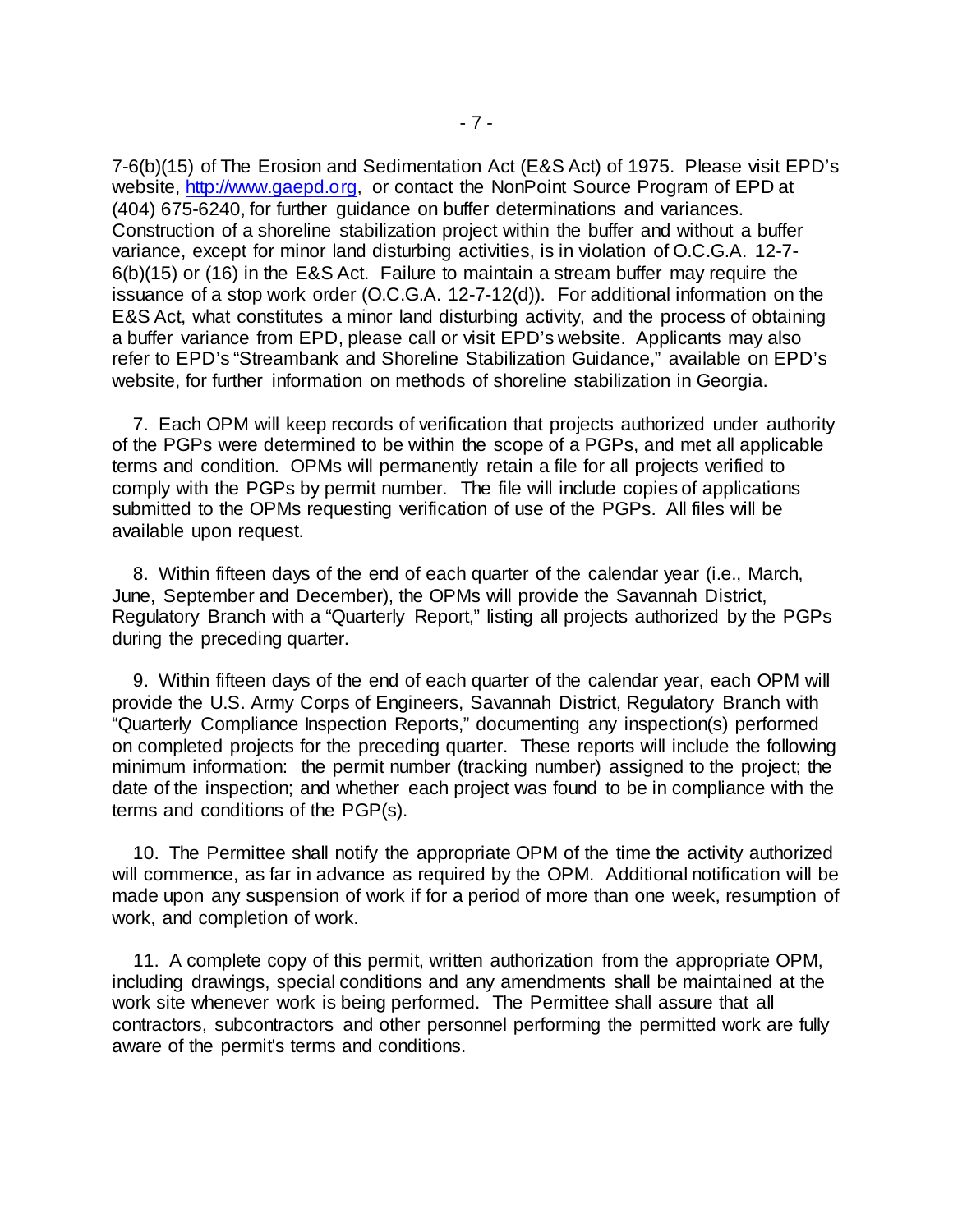12. Failure to comply with the terms and conditions of these PGPs may result in the revocation, in part or in whole, of any shoreline use permit associated with said work and/or the issuance of a citation under Title 36, CFR.

 13. No wetland or stream will be adversely impacted. No surface water flowing into or out of any wetland or stream will be adversely impacted.

 14. Any damages to public lands associated with an authorized project, shall be restored to the satisfaction of the appropriate OPM at the Permittee's expense. Any modification, suspension, or revocation of any authorizations issued shall not be the basis for any claim for damages against the United States.

 15. All work conducted under this permit shall be located, outlined, designed, constructed and operated in accordance with the minimal requirements as contained in the Georgia Erosion and Sedimentation Control Act of 1975, as amended. This includes obtaining a Stream Buffer Variance from the Director of the Georgia Environmental Protection Division, if required. Details regarding these requirements can be found at [http://www.gaepd.org/.](http://www.gaepd.org/) The Permittee shall install and properly maintain any additional sediment and erosion or turbidity control measures that may be required by the OPM, at the Permittee's expense.

 16. The Applicant is advised that all required State and local authorizations must be obtained before work is commenced.

 17. Authorizations will not be issued under these PGPs which will adversely affect nesting bald eagles. If the OPM determines that the proposed activity is within one-mile of an active eagle nest and the activity will occur during the nesting season (October – May), further coordination with the OPM will be required to determine if restrictions are necessary.

 18. These PGPs cannot be used to accomplish work or activities that will impact, affect, or otherwise degrade cultural resources such as archaeological, scientific, prehistoric, or historic sites or data. Should the Corps determine that a proposed work or activity would affect cultural resources; the Corps will be required to make an effects determination prior to accomplishment of the work or activity. Such an effects determination would require coordination between the Corps and the Georgia Department of Natural Resources, Historic Preservation Division. The Applicant is responsible for performing a cultural resource survey, if required. Archaeological or other cultural resources, which might be eligible for the National Register of Historic Places, that are located within the area subject to Department of the Army jurisdiction, shall e identified prior to the beginning of the work authorized herein, by the performance of the referenced survey. All cultural resource surveys shall be performed by a qualified archaeologist as specified under the Secretary of the Interior's Guidelines. If required by the appropriate OPM, no work or activities shall be performed under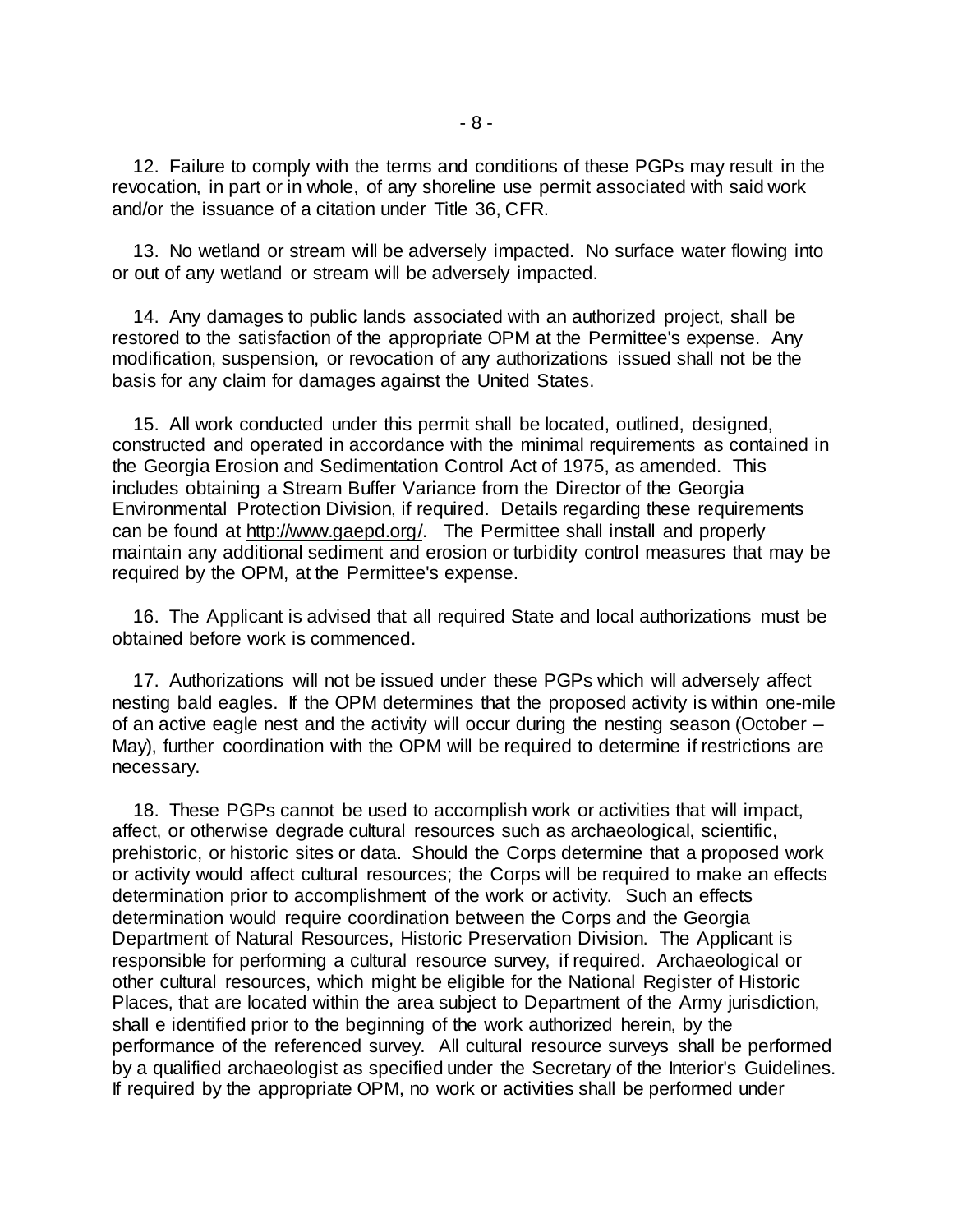authority of these PGPs until cultural resource coordination has been completed. All measures specified by the reviewing offices which are deemed necessary by them to mitigate impacts to any cultural resources will be incorporated into any authorizations issued by the appropriate OPM and made a part of such authorization.

19. All dredging work authorized by PGP 03 shall comply with the following:

 a. Contaminates are known to be present in areas of Lake Hartwell. Dredging, bank stabilization, or any other activity proposed in an area determined by the Hartwell OPM to have a potential to release contaminants is not authorized under this PGP. An adjacent property owner may submit an application the Savannah District, Regulatory Branch for proposed work in such an area, after coordinating with the Hartwell OPM.

 b. An application submitted by an individual Applicant for a single and complete project is limited to dredging a maximum of 5,000 cubic yards of material per year.

 c. An application submitted by multiple Applicants for a project involving maintenance dredging at two or more adjacent properties shall not to exceed 20,000 cubic yards. The OPM will determine the maximum volume of material that can be dredged for a multiple Applicant project, on a case-by-case basis. For multiple Applicant dredging projects, access across public project to the lake shall be gained from a single entry point, thereby limiting potential adverse impacts to vegetation and public property. Multiple Applicant dredging projects exceeding 20,000 cubic yards are not authorized by this PGP.

 d. Piecemeal dredging projects that exceed the limits of this PGP are not authorized.

 e. Verifications issued to Permittees by the OPM to perform dredging in navigable waters of the United States under authority of this PGP are for one-time dredging events. Any subsequent dredging not specifically authorized by the OPM would require issuance of a separate authorization under this PGP, or other Department of the Army authorization.

 f. Dredging is not authorized during the annual fish spawn. The specific dates of the annual fish spawn will be determined by the OPMs, and normally occurs between approximately 15 March and 15 June of each year.

 g. Dredging to deepen below the original lake bottom will is not authorized in areas adjacent to private property. No dredging shall extend into the original, hard pan, hard clay bottom or natural bottom contour of the lake.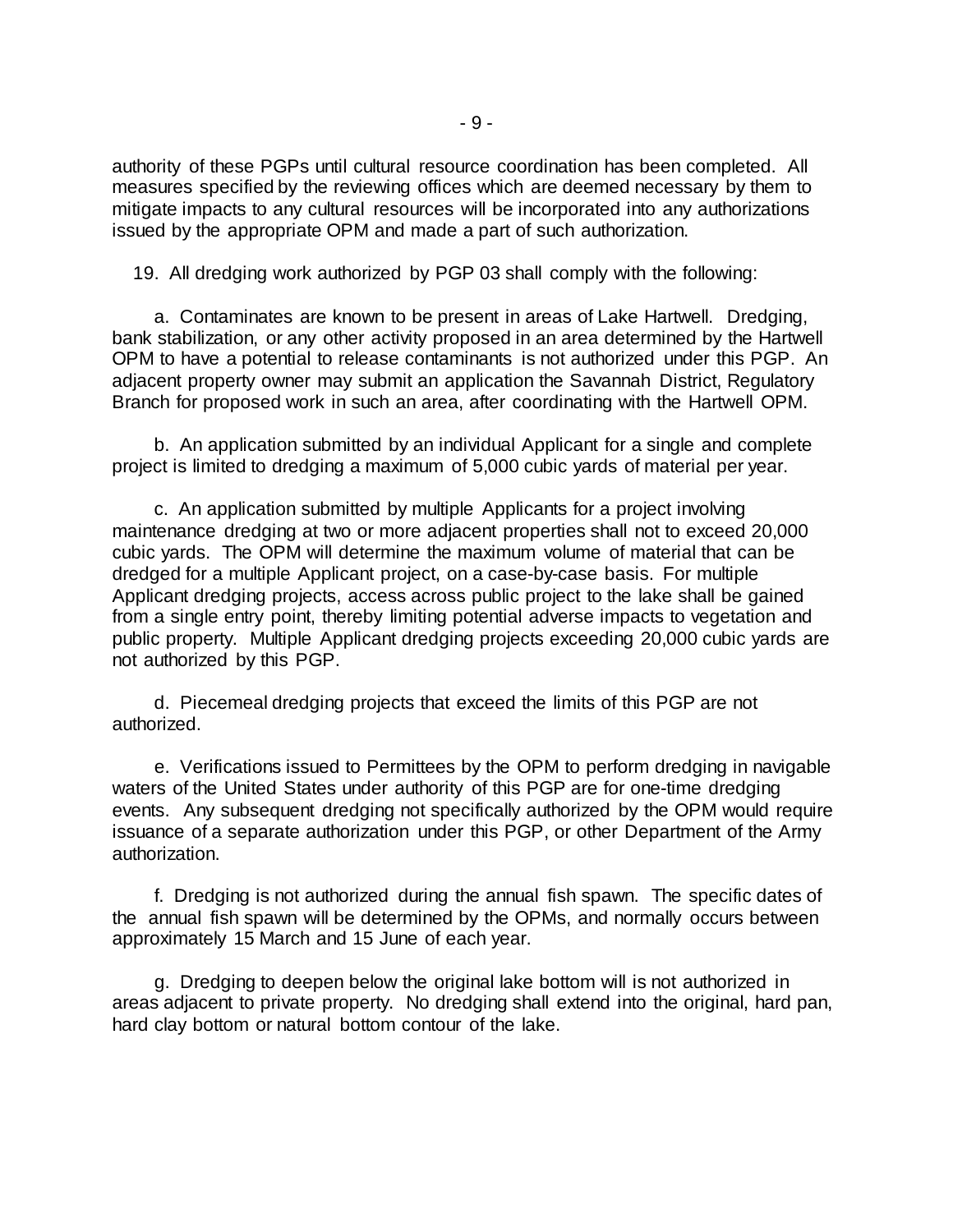h. No dredged material shall be permanently disposed of on public property. All dredged material shall be permanently disposed of on an appropriate upland area, and shall be stabilized or contained to prevent re-entry of material on public property or into surface waters, wetlands, vegetated shallows, streams or other waters of the United States.

 i. Beneficial use of dredged material as backfill for bulkhead or retaining wall projects on public property may be approved by the appropriate OPM, on a case-bycase basis.

 j. Temporary placement or stockpiling of dredge material on public property for the purpose of dewatering prior to removal may be approved by the appropriate OPM, on a case-by-case basis. No dredged material shall be temporarily stock-piled on public property in locations near the shoreline or on the lake bottom, below full pool elevation.

 k. Dredging accumulated sediment from the lake bottom shall only be performed in areas between the shoreline and surface of the lake, when the lake is well below full pool elevation; referred to as dredging in the dry. No dredging is authorized in openwaters, when the lake is not well below full pool elevation; referred to as dredging in the wet. For dredging under the authority of this PGP, lake full pool elevations are as follows: Hartwell Lake full pool elevation is 660 mean feet above sea-level; Russell Lake full pool elevation is 475 mean feet above sea-level; and Thurmond Lake full pool elevation is 330 mean feet above sea-level.

 l. Should the Permittee experience any ground water saturation in the areas which dredge material is being removed from, the Permittee shall conduct the remaining dredging work from the highest area to be dredged towards lowest, thereby reducing water turbidity and sedimentation into the lake as much as possible.

 m. Dredging projects shall be designed and completed in such a manner to prevent erosion of the adjacent lake bottom and shoreline.

 n. After a dredging project has been completed, the final lake bottom contours shall not create or allow areas of standing water during times of low lake levels.

 o. On a case-by-case basis, additional site-specific special conditions may be required by the OPM or his representative.

## FURTHER INFORMATION:

 1. Congressional Authorities. Authorization to undertake the activities described above are issued pursuant to Section 10 of the Rivers and Harbors Act of 1899 (33 U.S.C. 403), and Section 404 of the Clean Water Act (33 U.S.C. 1344).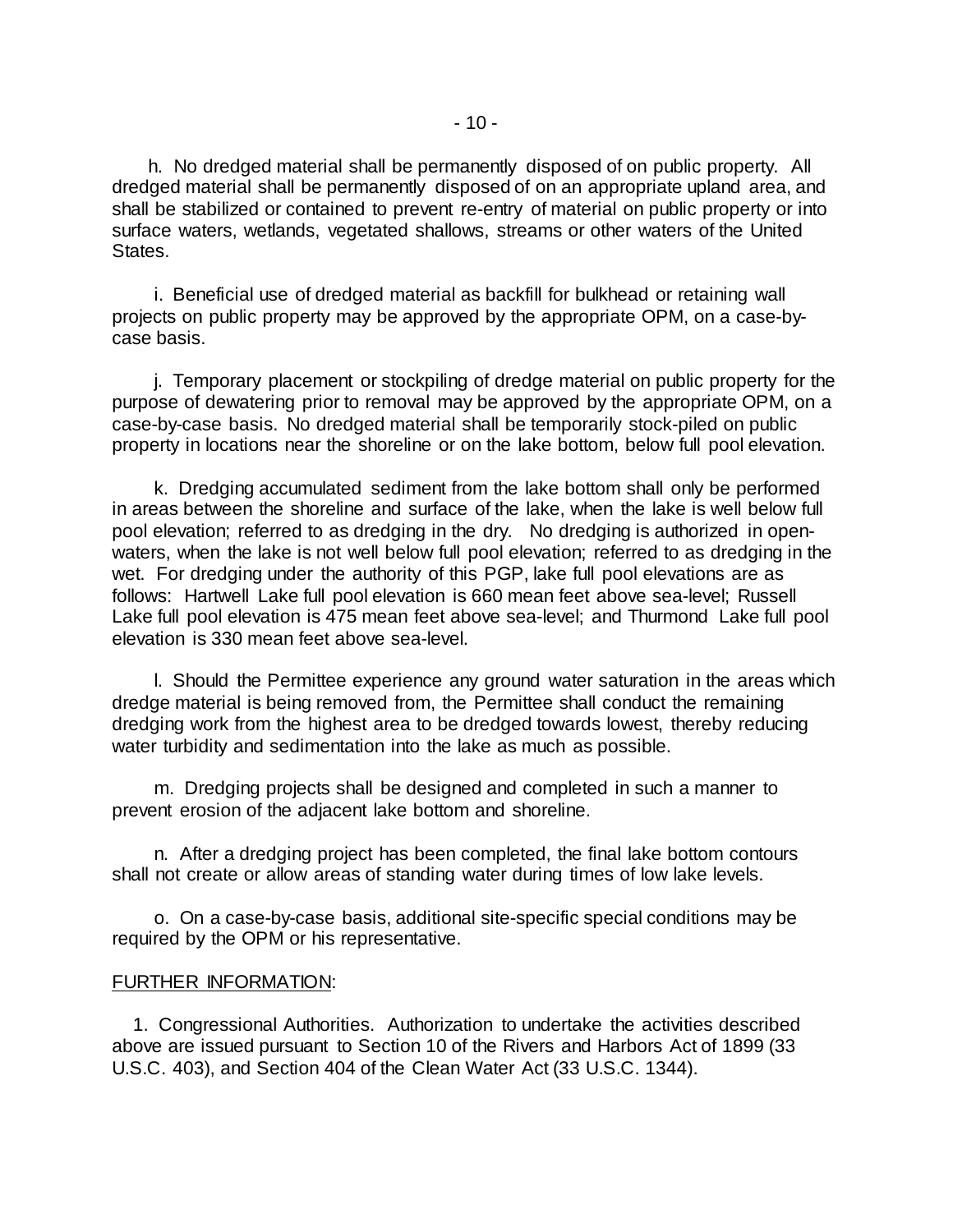2. Limits of this authorization:

 a. These PGPs do not obviate the need to obtain other federal, state, or local authorizations required by law.

b. These PGPs do not grant any property rights or exclusive privileges.

c. These PGPs do not authorize any injury to the property or rights of others.

 d. These PGPs do not authorize interference with any existing or proposed federal project.

 3. Limits of Federal Liability. In issuing these PGPs, the Federal Government does not assume any liability for the following:

 a. Damages to the project authorized by these PGPs or uses thereof as a result of other permitted or un-permitted activities, or from natural causes.

 b. Damages to the project authorized by these PGPs or uses thereof as a result of current or future activities undertaken by or on behalf of the United States in the public interest.

 c. Damages to persons, property, other permitted or un-permitted activities, or structures caused by the activity authorized by these PGPs.

 d. Design or construction deficiencies associated with the work authorized by these PGPs.

 e. Damage claims associated with any future modification, suspension, or revocation of these PGPS.

 4. Re-evaluation of Permit Decision. The Corps may re-evaluate its decision on an activity authorized by a PGP at any time the circumstances warrant. Circumstances that could require a re-evaluation include, but are not limited to, the following:

a. The Permittee's failure to comply with the terms and conditions of the PGP.

 b. The information provided by the Applicant in support of his PGPt application proves to have been false, incomplete, or inaccurate.

 c. Significant new information surfaces which the Corps did not consider in reaching the original public interest decision.